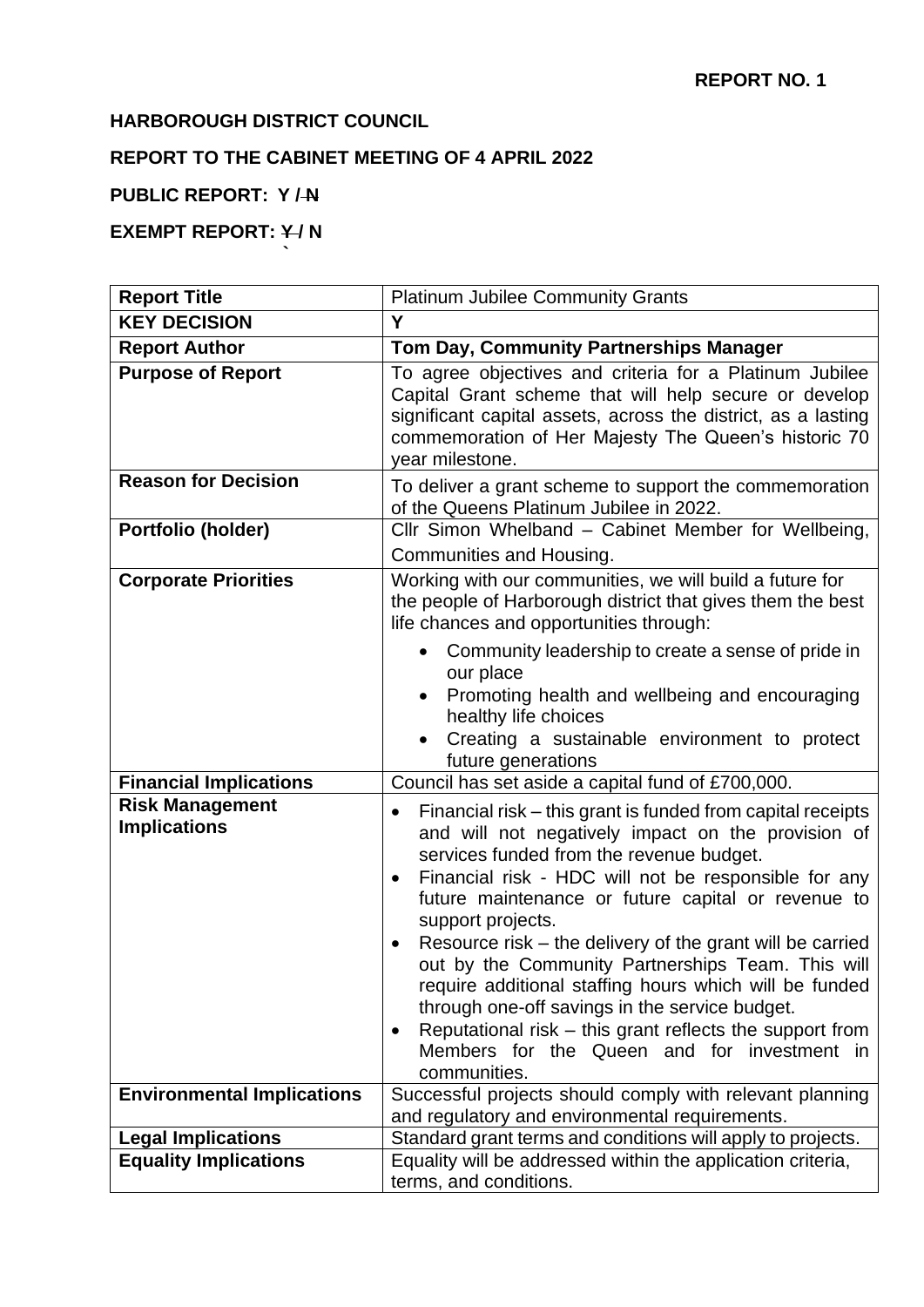| <b>Recommendation</b>               |
|-------------------------------------|
| <b>Background Papers</b>            |
| <b>Options</b>                      |
|                                     |
| <b>Consultation</b>                 |
| <b>Data Protection Implications</b> |
|                                     |

#### 1. Introduction

- 1.1 This year Her Majesty The Queen will become the first British Monarch to celebrate a Platinum Jubilee after 70 years of service.
- 1.2 This new fund will help mark this historic milestone through helping to secure or develop significant capital assets, across the district, as a lasting commemoration.

#### 2 Background

- 2.1 This is new funding and is in addition to existing projects that support the Platinum Jubilee, including tree planting, a small grants fund to support community events and commemorative projects and work with schools to develop a collection of artworks celebrating the last 70 years.
- 2.2 Decisions on the Platinum Jubilee Capital Grant will be made by the Cabinet Sub-Committee.
- 2.3 The objective and criteria for the proposed Capital Grant Scheme are set out in Appendix A.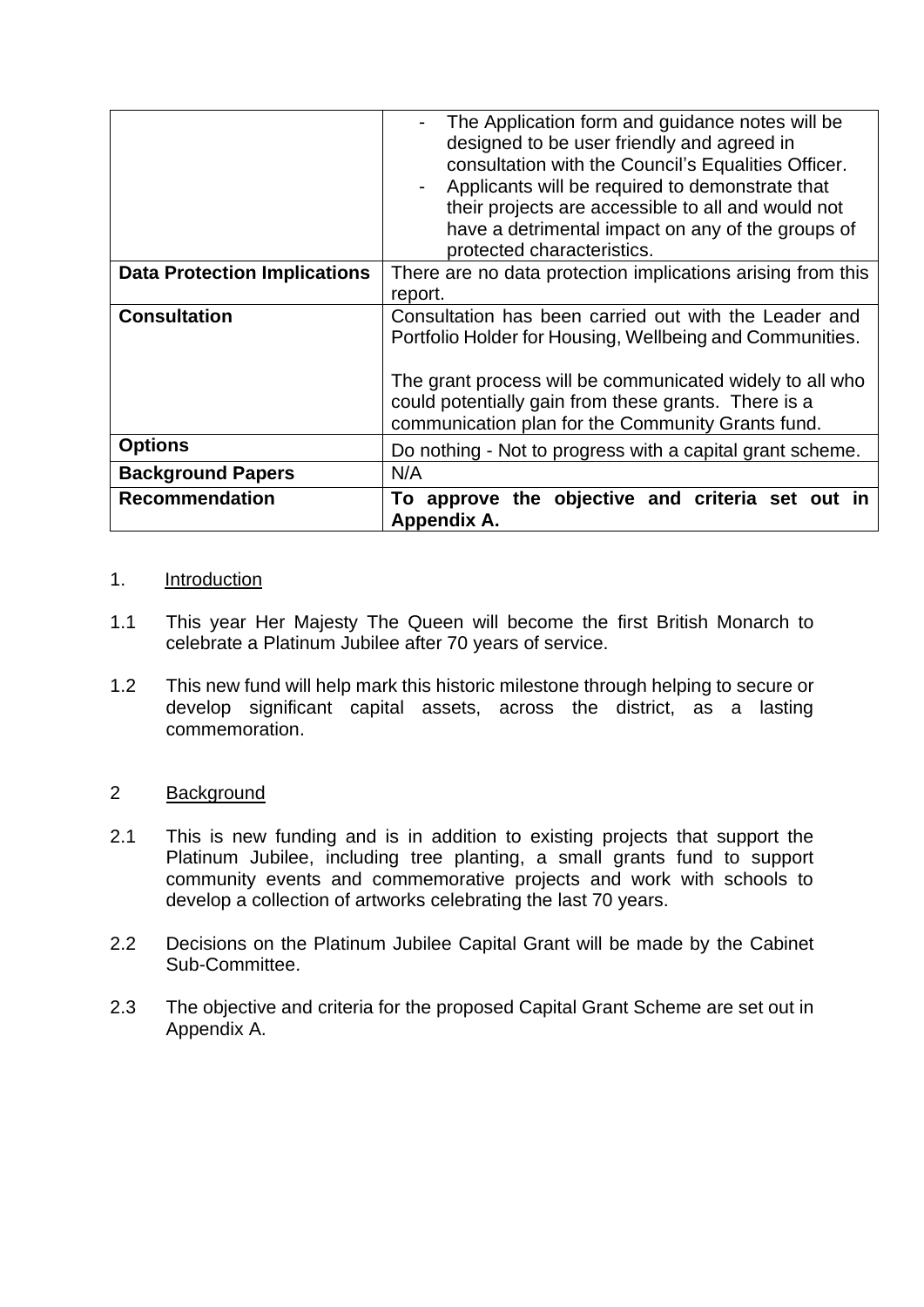#### **Appendix A – Objectives and Criteria for the Platinum Jubilee Capital Grants Scheme**

**Objective** – To secure or develop significant capital assets, across the district, as a lasting commemoration of Her Majesty The Queen's historic 70 year milestone.

#### **Grant amount**

• Fixed at £70,000.

#### **Projects must meet all of the following criteria**

- Be creative
- Be a new project
- Have a long-lasting impact/ legacy of Jubilee
- Enhance the local place
- Have a demonstrable public benefit and be freely available to local residents.

### **The project must support at least 1 HDC Corporate Priority**

- 1. Community leadership to create a sense of pride in our place
- 2. Promoting health and wellbeing and encouraging healthy life choices
- 3. Creating a sustainable environment to protect future generations
- 4. Supporting businesses and residents to deliver a prosperous local economy

### **Key Dates:**

Applications open 11th April 2022

Deadline is 31<sup>st</sup> July 2022. Only complete applications will be considered.

Decisions will be made in October 2022 by the Cabinet Sub-Committee for Grants.

#### **All projects must also**

- Benefit the residents of Harborough District.
- Benefit no fewer than 5 people.
- Have a detailed breakdown of expected costs and income, including relevant quotes to show expenditure or clear explanation as why this is not possible.
- Comply with the Equality Act 2010.
- Not be within an existing funding agreement with HDC for the same project e.g. S106.
- Not be the statutory funding responsibility of another organisation.
- Ensure you have obtained permission from the landowner to undertake the capital work. If required applicants will also be expected to have obtained (or engaged in the process of) planning permission and/or listed buildings consent (if appropriate) to carry out the works and any other required permissions.
- Application must not be retrospective that is to replace money already spent, or to cover items or services that have already been purchased. Organisations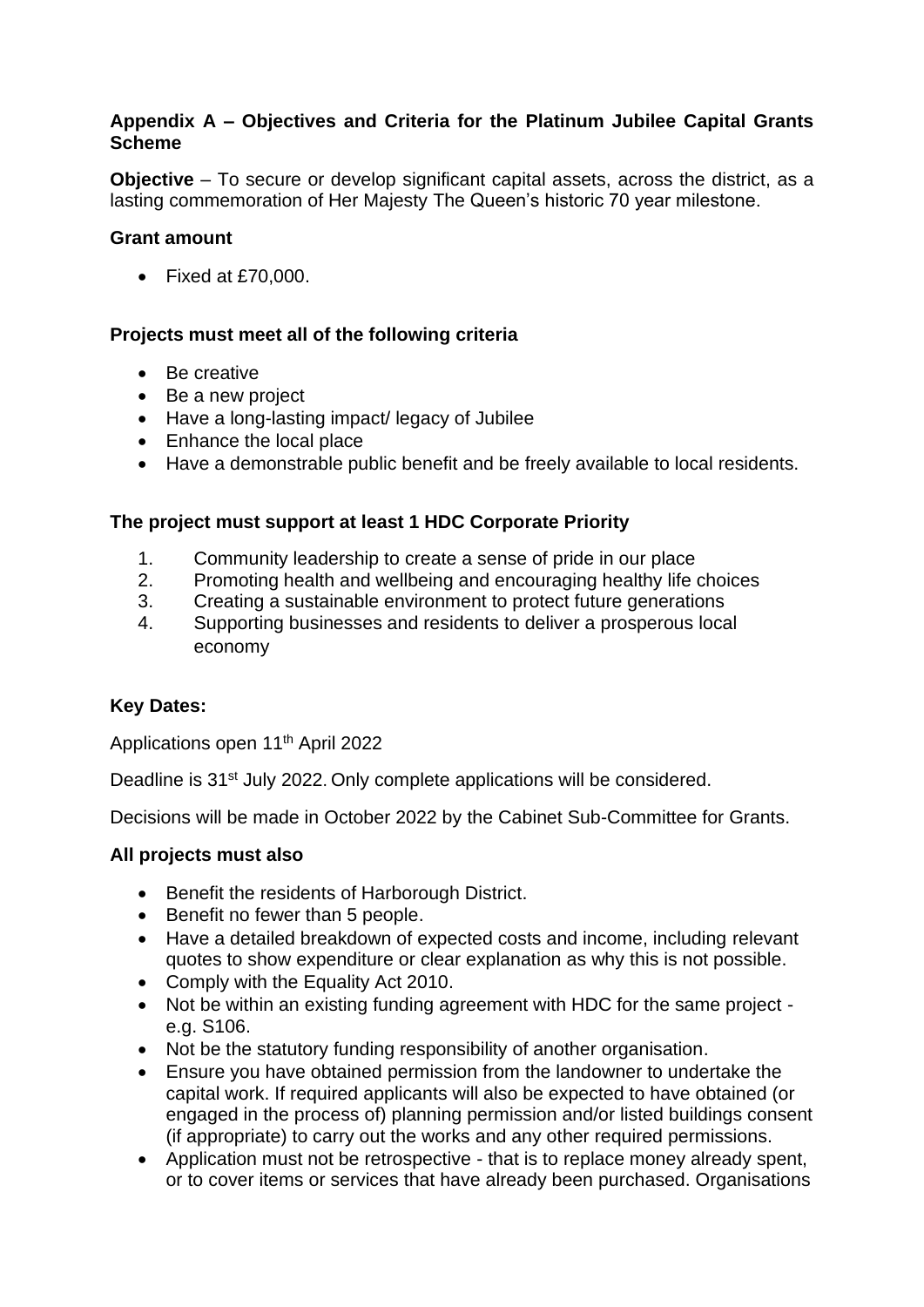should not commit themselves to a project, or any spending before any final decision is made.

- Have all funding sources confirmed before funding is transferred.
- The fact that a scheme has been funded by this scheme will be publicly acknowledged and referenced in all ongoing publicity by the successful applicants. A form of words to use will be agreed with successful applicants by HDC.
- HDC need to be recognised as funding the project with details to be agreed e.g. this may be a commemorative sign/engraving/naming of the project is required to recognise HM Queen's Platinum Jubilee and the funded by HDC.
- Official openings of funded schemes will be required to invite representatives from Harborough District Council, to include the Chair of the Cabinet Sub-Committee for Grants and Council.

## **Who can apply**

- Town/Parish Councils or a constituted Parish Meeting.
- Any constituted community/voluntary group based within the Harborough District.
- Registered charities.
- Groups will be allowed to bid even if they have applied for funding from the Council in previous years as long as it is a different project.

## **Example projects**

- Art and sculptures
- Buildings, upgrades and extensions
- Open space improvements
- Parks and gardens including urban parks, country parks, forest parks and formal gardens;
- Outdoor sports facilities (with natural or artificial surfaces and either publicly or privately owned) – including tennis courts, bowling greens, sport pitches, golf courses, athletic tracks, school and other institutional playing fields, and other outdoor sports areas;
- Amenity green space (most commonly, but not exclusively in housing areas) including informal recreation spaces, communal green spaces in and around housing, and village greens;
- Provision for children and teenagers including play areas, kickabout areas, skateboard parks and outdoor basketball hoops;
- Green corridors including river and canal banks, amenity footpaths and cycleways;
- Natural and semi-natural urban green spaces including woodlands, urban forestry, grasslands (eg. meadows), wetlands, open and running water, and rock areas (eg. cliffs);
- Allotments and community gardens;
- Cemeteries and churchyards; and
- Civic spaces, including civic and market squares and other hard surface areas designed for pedestrians.